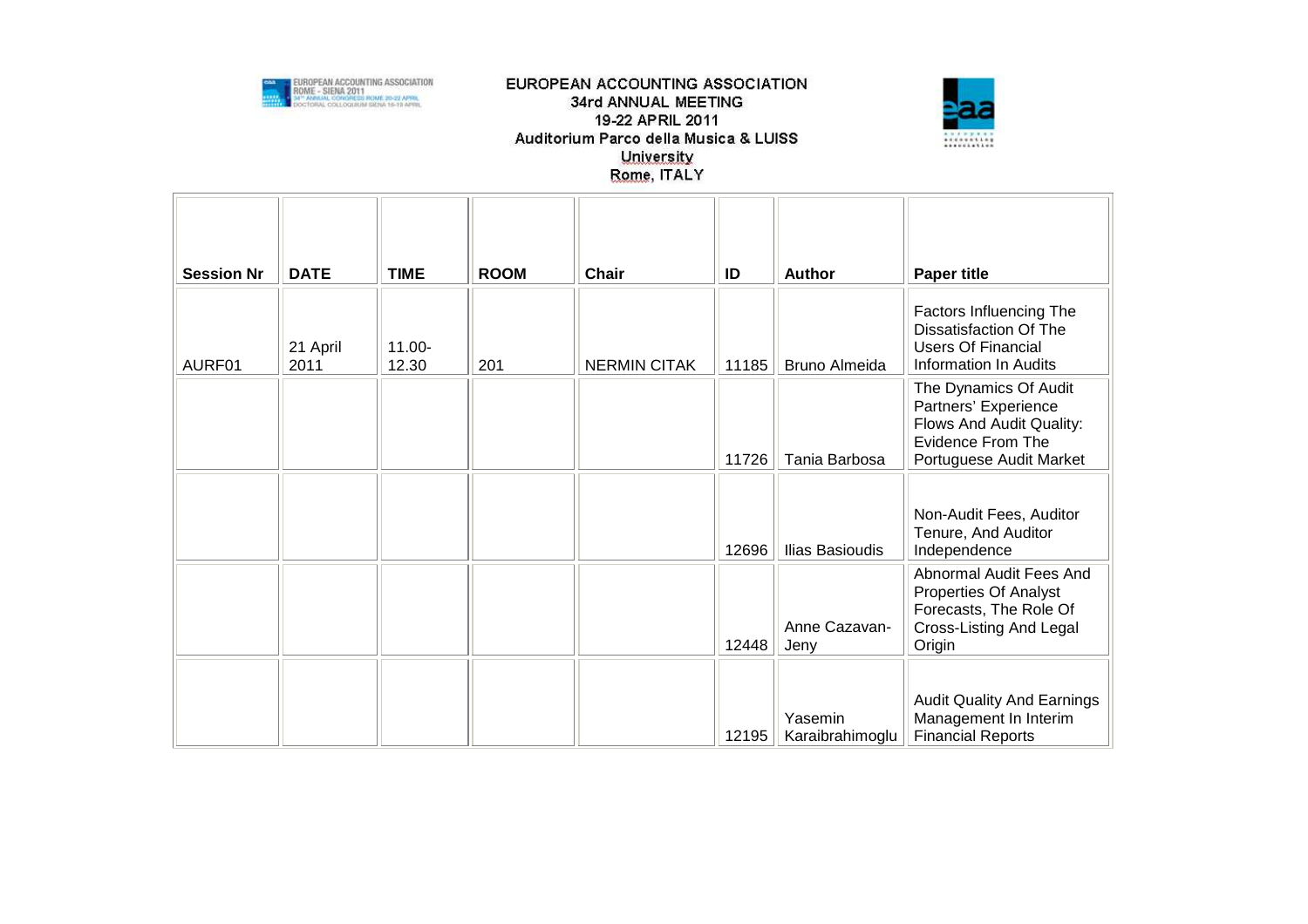



| <b>Session Nr</b> | <b>DATE</b>      | <b>TIME</b>     | <b>ROOM</b> | <b>Chair</b>          | ID    | <b>Author</b>         | <b>Paper title</b>                                                                                                                               |
|-------------------|------------------|-----------------|-------------|-----------------------|-------|-----------------------|--------------------------------------------------------------------------------------------------------------------------------------------------|
| AURF02            | 21 April<br>2011 | 16.00-<br>17.30 | 201         | <b>TEIJA LAITINEN</b> | 13084 | <b>Ewald Aschauer</b> | <b>Understanding The Role</b><br>Of Trust In Auditing - A<br>Research Note On The<br>Cornerstones Of An<br>Interdisciplinary Research<br>Program |
|                   |                  |                 |             |                       | 12287 | Rob<br>Boterenbrood   | <b>Materiality Gap Between</b><br>Auditors And Preparers - A<br>Research Note-                                                                   |
|                   |                  |                 |             |                       | 13477 | Sarah Hegazy          | <b>Exploring The Forensic</b><br><b>Accounting Market In The</b><br>Uk: An Interpretive<br>Approach                                              |
|                   |                  |                 |             |                       | 12172 | Thomas Omer           | Do Auditors Waive<br>Opportunistic<br>Misstatements As<br>Immaterial? Evidence<br>From Staff Accounting<br>Bulletin No. 108                      |
|                   |                  |                 |             |                       | 12843 | Nicola Pecchiari      | <b>Empirical Evidence From</b><br>An Inter-Industry Analysis<br>Of Overall Materiality<br><b>Measures</b>                                        |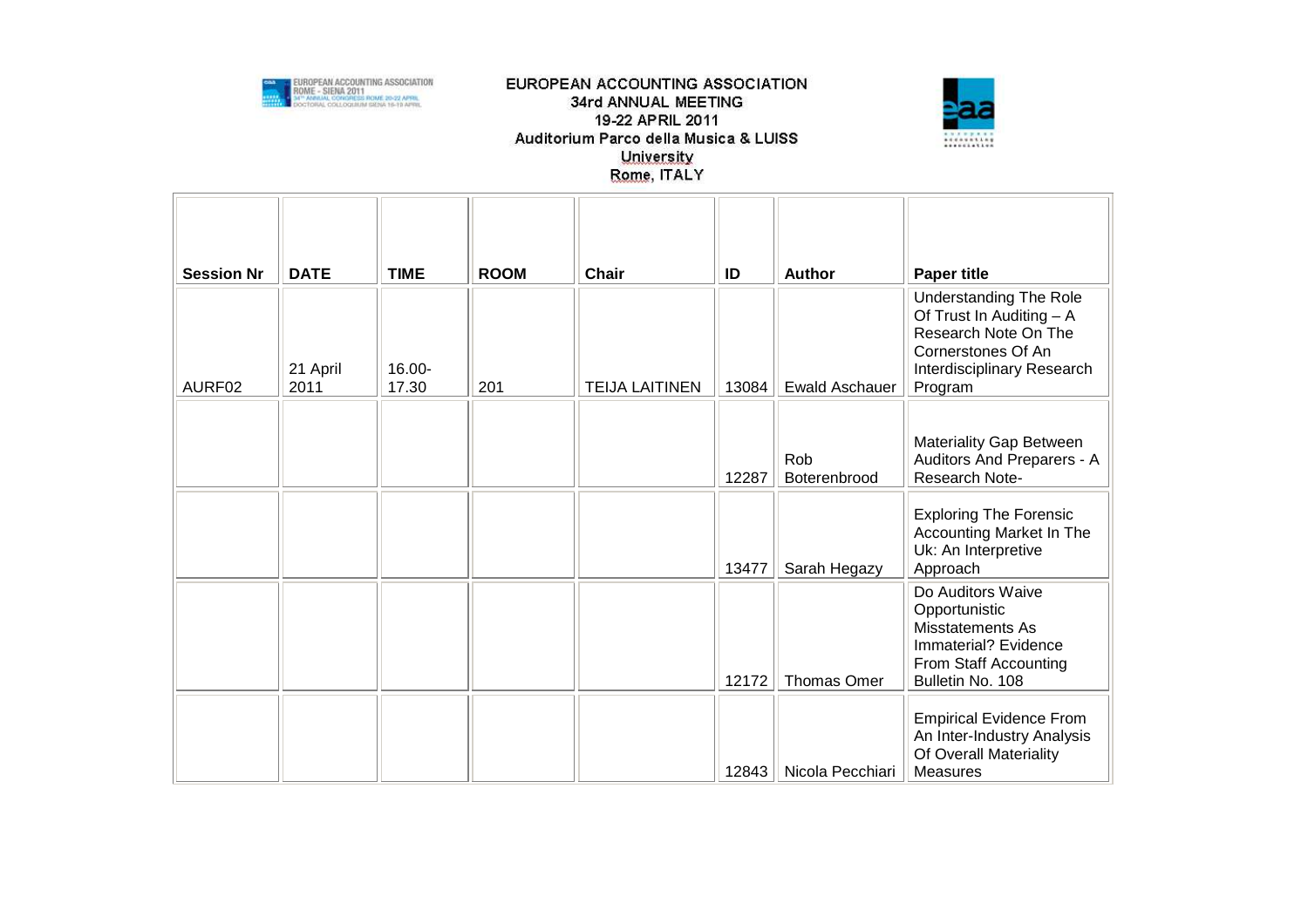



| <b>Session Nr</b> | <b>DATE</b>      | <b>TIME</b>     | <b>ROOM</b> | <b>Chair</b>                   | ID    | <b>Author</b>       | <b>Paper title</b>                                                                                                   |
|-------------------|------------------|-----------------|-------------|--------------------------------|-------|---------------------|----------------------------------------------------------------------------------------------------------------------|
| AURF03            | 21 April<br>2011 | 16.00-<br>17.30 | 304A        | <b>MAXIM</b><br>ZAGONOV        | 11925 | Jan De Muylder      | Does Opinion-Shopping<br>Really Exist? Evidence<br>From The Belgian Audit<br>Market.                                 |
|                   |                  |                 |             |                                | 12848 | <b>Ester Gras</b>   | <b>Internal Audit And</b><br>Financial Reporting: An<br><b>Empirical Analysis Of The</b><br>Spanish Banking Industry |
|                   |                  |                 |             |                                | 13255 | <b>Kris Hardies</b> | Do (fe)male Auditors<br>Impair Audit Quality?<br><b>Evidence From Modified</b><br><b>Audit Opinions</b>              |
|                   |                  |                 |             |                                | 11979 | Karin<br>Jonnergard | The Auditor As A S/he:<br>Accounts On Gender In<br>The Swedish Auditing<br>Industry                                  |
|                   |                  |                 |             |                                | 12273 | <b>Timurs Umans</b> | Auditing And Marketing:<br>Can They Co-Exist?                                                                        |
| AURF04            | 21 April<br>2011 | 16.00-<br>17.30 | 304B        | <b>JAYNE</b><br><b>GODFREY</b> | 11933 | Rouven<br>Fleischer | Audit Pricing: The Size<br>Factor                                                                                    |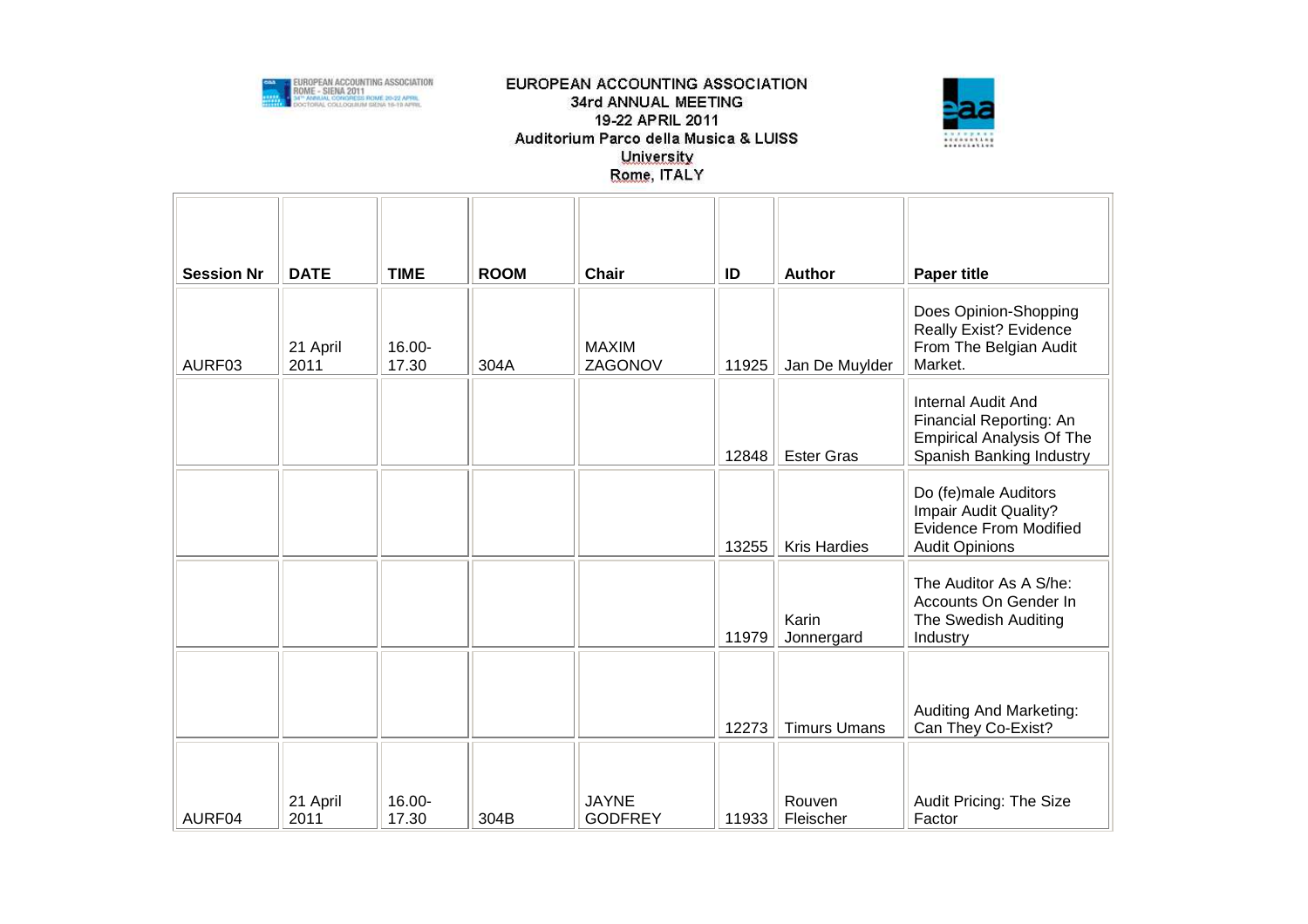



| <b>Session Nr</b> | <b>DATE</b>      | <b>TIME</b>        | <b>ROOM</b> | Chair                                              | ID    | Author                     | <b>Paper title</b>                                                                                                                                                  |
|-------------------|------------------|--------------------|-------------|----------------------------------------------------|-------|----------------------------|---------------------------------------------------------------------------------------------------------------------------------------------------------------------|
|                   |                  |                    |             |                                                    | 13441 | Graham Gal                 | <b>Internal Auditor</b><br>Perceptions Of Fraud<br><b>Related Activities In</b><br><b>Turkish Firms</b>                                                             |
|                   |                  |                    |             |                                                    | 13407 | Elina<br>Haapamäki         | Do Joint Audits Offer Value<br>For The Money? Abnormal<br>Accruals, Earnings<br>Conservatism, And Auditor<br>Remuneration In A Setting<br>Of Voluntary Joint Audits |
|                   |                  |                    |             |                                                    | 12220 | Tatsuhiko Kato             | An Experimental<br><b>Investigation Of Mandatory</b><br><b>Auditor Retention And</b><br><b>Rotation Requirements</b>                                                |
|                   |                  |                    |             |                                                    | 12364 | Bent Warming-<br>Rasmussen | The Effect Of Non-Audit<br><b>Services And Related</b><br>Threats On Investors'<br>Perceptions Of Auditor<br>Independence: An<br>Experiment                         |
| AURF05            | 22 April<br>2011 | $11.00 -$<br>12.30 | 102         | <b>BENT</b><br><b>WARMING-</b><br><b>RASMUSSEN</b> | 12174 | Krishna Kumar              | Was Andersen Less Than<br>Its Peers? A Comparative<br>Analysis Of Audit Quality                                                                                     |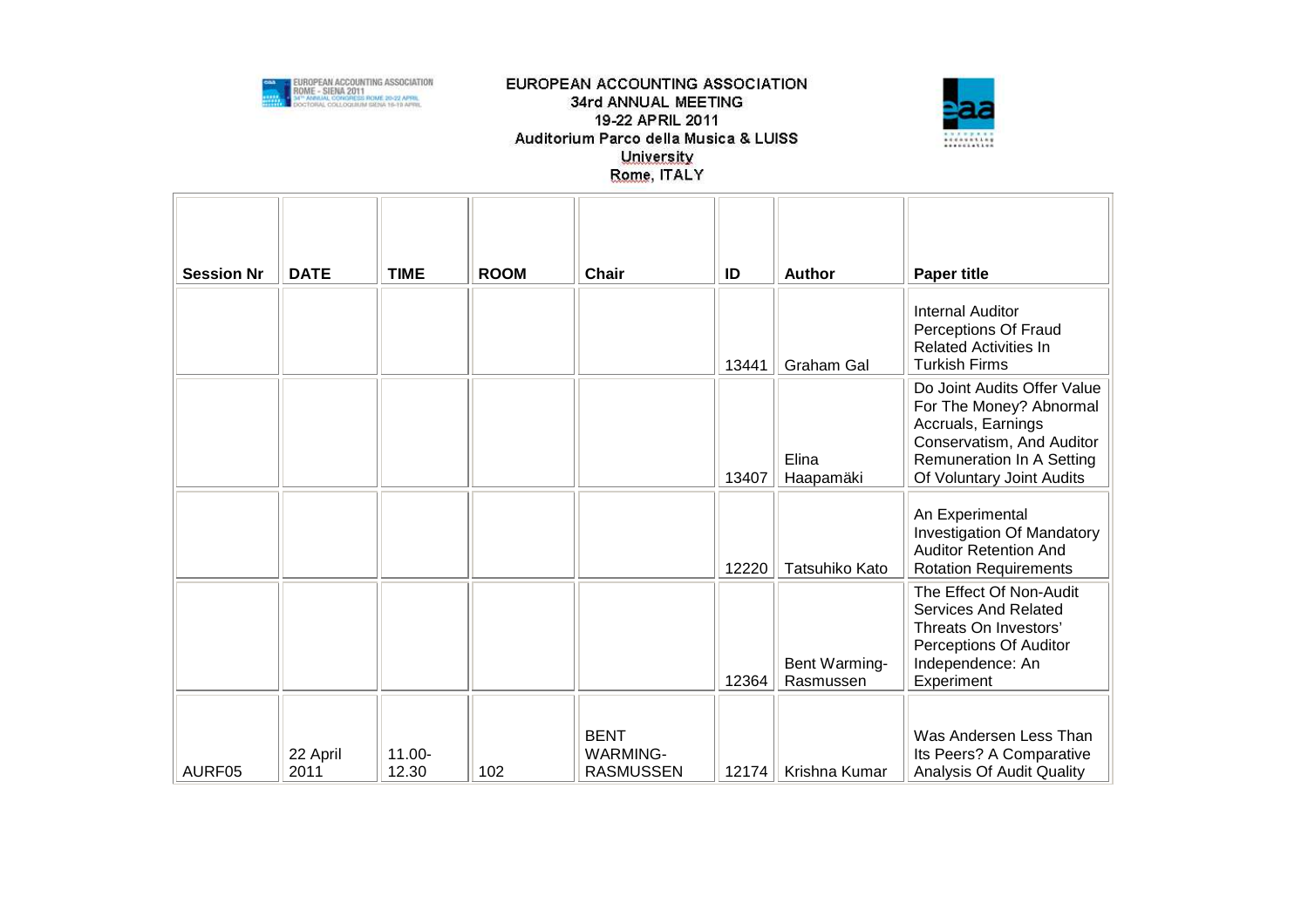



| <b>Session Nr</b> | <b>DATE</b>      | <b>TIME</b>        | <b>ROOM</b> | Chair                           | ID    | Author                             | <b>Paper title</b>                                                                    |
|-------------------|------------------|--------------------|-------------|---------------------------------|-------|------------------------------------|---------------------------------------------------------------------------------------|
|                   |                  |                    |             |                                 | 11773 | <b>Robert Mathieu</b>              | <b>Audit Quality And Auditor</b><br>Size: A Study On Bank<br>Loan Pricing             |
|                   |                  |                    |             |                                 | 12754 | Lasse Niemi                        | Valuation Of Takeover<br><b>Targets And Auditor</b><br>Quality                        |
|                   |                  |                    |             |                                 | 12415 | Mona<br>Offermanns                 | Audit Firm Inspections And<br>Fee Changes - Do Audit<br>Firms Adjust Effort?          |
|                   |                  |                    |             |                                 | 12440 | Maxim Zagonov                      | <b>Audit Quality And Bank</b><br>Risk Under Heterogeneous<br>Regulation               |
| AURF06            | 22 April<br>2011 | $11.00 -$<br>12.30 | 201         | <b>NIEVES</b><br><b>CARRERA</b> | 11967 | Zorica<br>Bozinovska<br>Lazarevska | Who Is Who In The<br>Transparency World - The<br>Republic Of Macedonia<br>Experiences |
|                   |                  |                    |             |                                 | 12155 | Margarita Mejia-<br>Likosova       | Earnings Management And<br>Its Impact Over The Risk<br>Perception                     |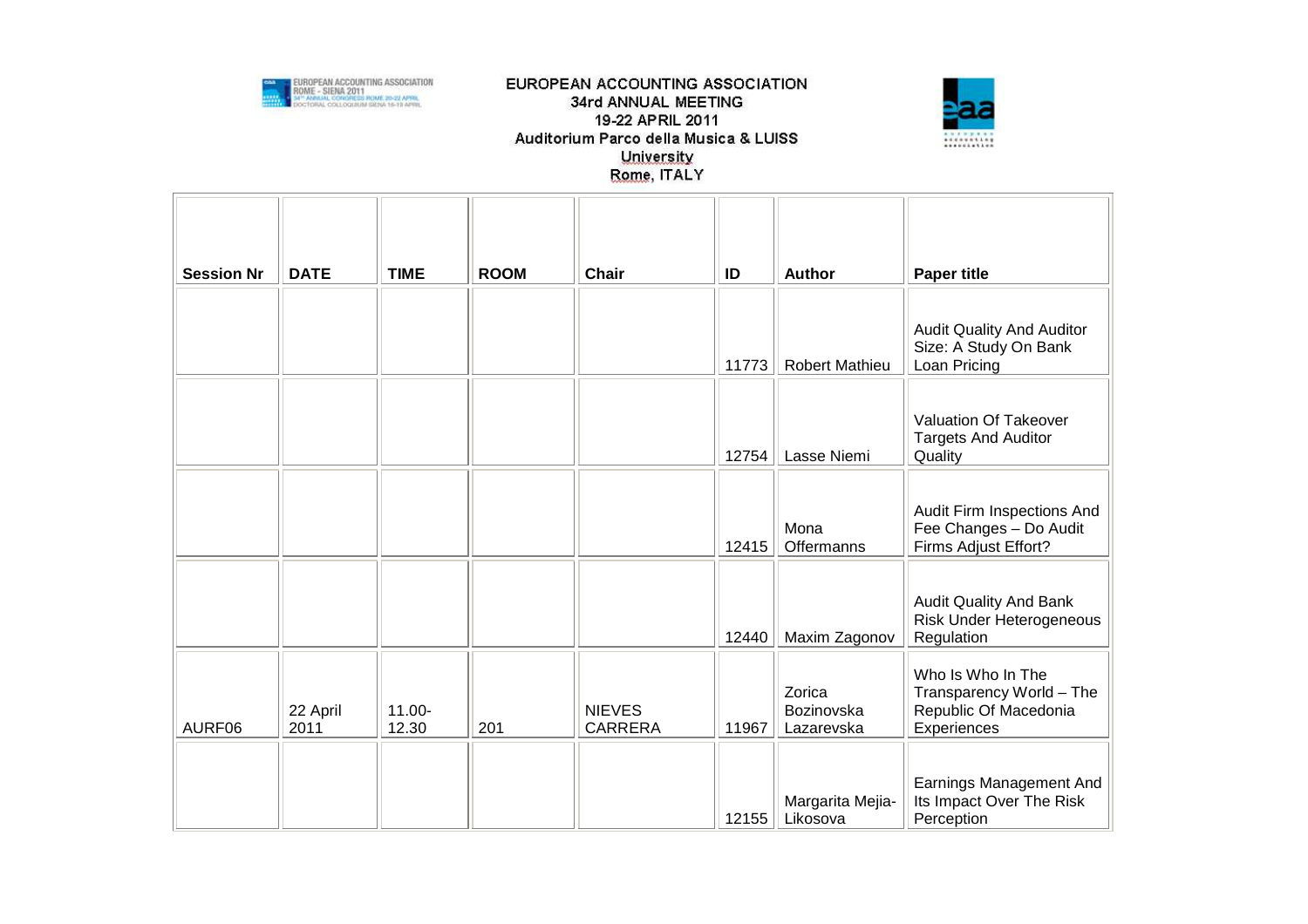



| <b>Session Nr</b> | <b>DATE</b>      | <b>TIME</b>     | <b>ROOM</b> | <b>Chair</b>                       | ID    | Author                                 | <b>Paper title</b>                                                                                                                                                  |
|-------------------|------------------|-----------------|-------------|------------------------------------|-------|----------------------------------------|---------------------------------------------------------------------------------------------------------------------------------------------------------------------|
|                   |                  |                 |             |                                    | 13633 | Maria<br>Tsipouridou                   | Earnings Management and<br>Auditor Reporting in a<br><b>IFRS Context</b>                                                                                            |
|                   |                  |                 |             |                                    | 11355 | Kenichi Yazawa                         | Why Don't Japanese<br><b>Companies Disclose</b><br><b>Internal Control</b><br>Weakness? : Evidence<br>From J-Sox Mandated<br>Audits                                 |
|                   |                  |                 |             |                                    | 12153 | Ben Ali Chiraz                         | <b>Audit Pricing And Nature</b><br>Of Controlling<br>Shareholders: Evidence<br>From France                                                                          |
| AURF07            | 22 April<br>2011 | 14.00-<br>15.30 | 307A        | <b>GIUSEPPE</b><br><b>POGLIANI</b> | 11912 | <b>Balthasar</b><br>Hoehn              | Supply And Demand Of<br><b>Voluntary Interim Auditor</b><br>Reviews: Agency Costs Or<br><b>Litigation Risk?</b>                                                     |
|                   |                  |                 |             |                                    | 12711 | Antonio Carlos<br>Oliveira<br>Samagaio | Is Audit Materiality<br><b>Consistent With The</b><br><b>Expectations Of Financial</b><br><b>Statements Users?</b><br><b>Evidence From The</b><br>Portuguese Market |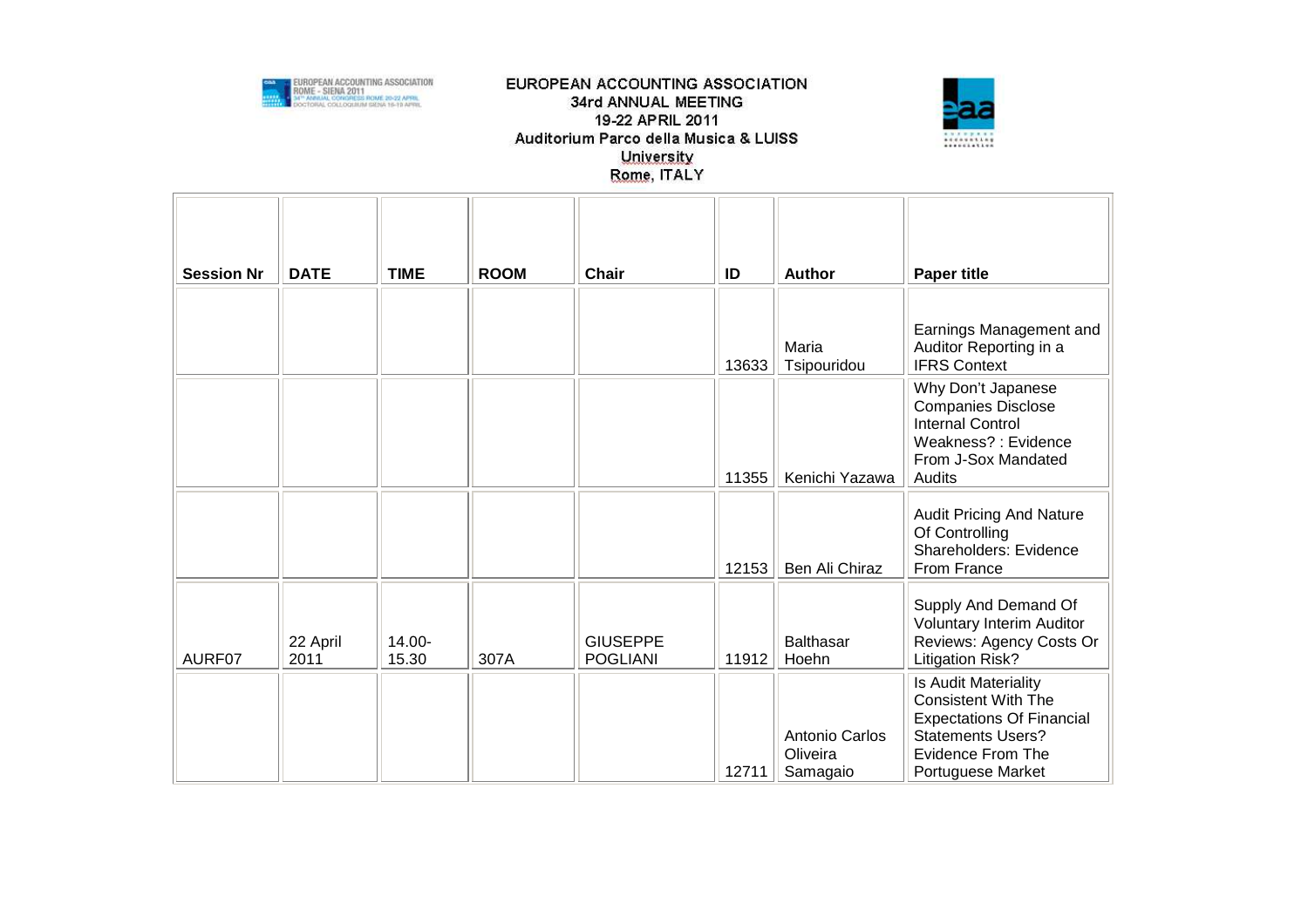



| <b>Session Nr</b> | <b>DATE</b>      | <b>TIME</b>     | <b>ROOM</b> | <b>Chair</b>      | ID    | <b>Author</b>          | <b>Paper title</b>                                                                                                                                     |
|-------------------|------------------|-----------------|-------------|-------------------|-------|------------------------|--------------------------------------------------------------------------------------------------------------------------------------------------------|
|                   |                  |                 |             |                   |       |                        |                                                                                                                                                        |
|                   |                  |                 |             |                   | 13455 | Chedia Rekik           | <b>Factors Affecting Audit</b><br>Fees In Europe: France,<br>Germany, And The Uk                                                                       |
|                   |                  |                 |             |                   | 11352 | Oliver Rui             | <b>Auditor Rotation: Partner</b><br>Level Or Firm Level,<br>Mandatory Or Voluntary?                                                                    |
|                   |                  |                 |             |                   |       |                        |                                                                                                                                                        |
|                   |                  |                 |             |                   |       |                        |                                                                                                                                                        |
|                   |                  |                 |             |                   | 12606 | Haiyan (helen)<br>Zhou | Peer Group In Audit<br>Pricing                                                                                                                         |
| AURF08            | 22 April<br>2011 | 14.00-<br>15.30 | 404B        | <b>RICK HAYES</b> | 11739 | Alain Mikol            | <b>Historical Origins Of The</b><br>Legal Requirement To<br>Appoint More Than One<br><b>Statutory Auditor In Certain</b><br>Countries                  |
|                   |                  |                 |             |                   |       | 12114   Damai Nasution | The Impact Of Social<br>Influence Pressure, Locus<br>Of Control And<br><b>Professional Commitment</b><br>On Auditors' Judgment:<br>Indonesian Evidence |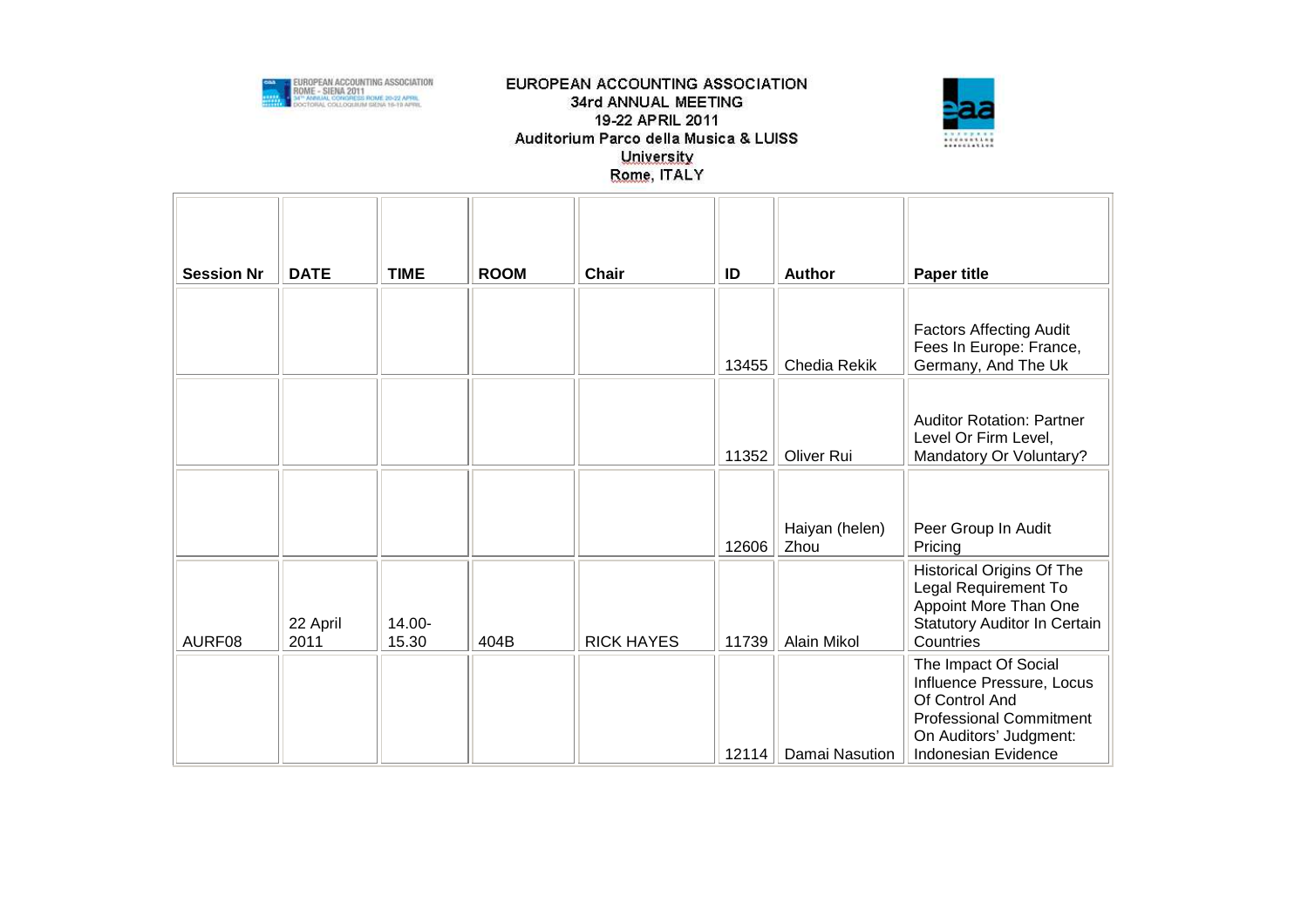



| <b>Session Nr</b> | <b>DATE</b> | <b>TIME</b> | <b>ROOM</b> | <b>Chair</b>         | ID    | <b>Author</b>             | <b>Paper title</b>                                                                                                                                                         |
|-------------------|-------------|-------------|-------------|----------------------|-------|---------------------------|----------------------------------------------------------------------------------------------------------------------------------------------------------------------------|
|                   |             |             |             |                      | 11960 | Nicole V. S.<br>Ratzinger | Contrasting<br>Recommendations Of The<br>Advisory Committee On<br>The Audit Profession To<br><b>Existing Audit Research:</b><br>Research Gaps And<br>Opportunities         |
|                   |             |             |             |                      | 12927 | Ross Taplin               | The Role Of The Financial<br>Auditor: An Australian<br><b>Climate Change</b><br>Perspective                                                                                |
|                   |             |             |             |                      | 13001 | Tony Van Zijl             | Impact Of Retained<br>Ownership, Ceo-Chair<br>Duality And Foreign Equity<br>Participation On Auditor<br>Choice Of Ipo Firms:<br>Evidence From An<br><b>Emerging Market</b> |
|                   | 22 April    | 16.00-      |             |                      |       |                           | The Origins Of Control And                                                                                                                                                 |
| AURF09            | 2011        | 17.30       | 102         | <b>HENRI OLIVIER</b> | 12092 | Dorota Dobija             | <b>Financial Auditing</b>                                                                                                                                                  |
|                   |             |             |             |                      | 11074 | Mieke Jans                | Internal Auditing And<br>Process Mining:<br><b>Opportunities And</b><br>Challenges                                                                                         |